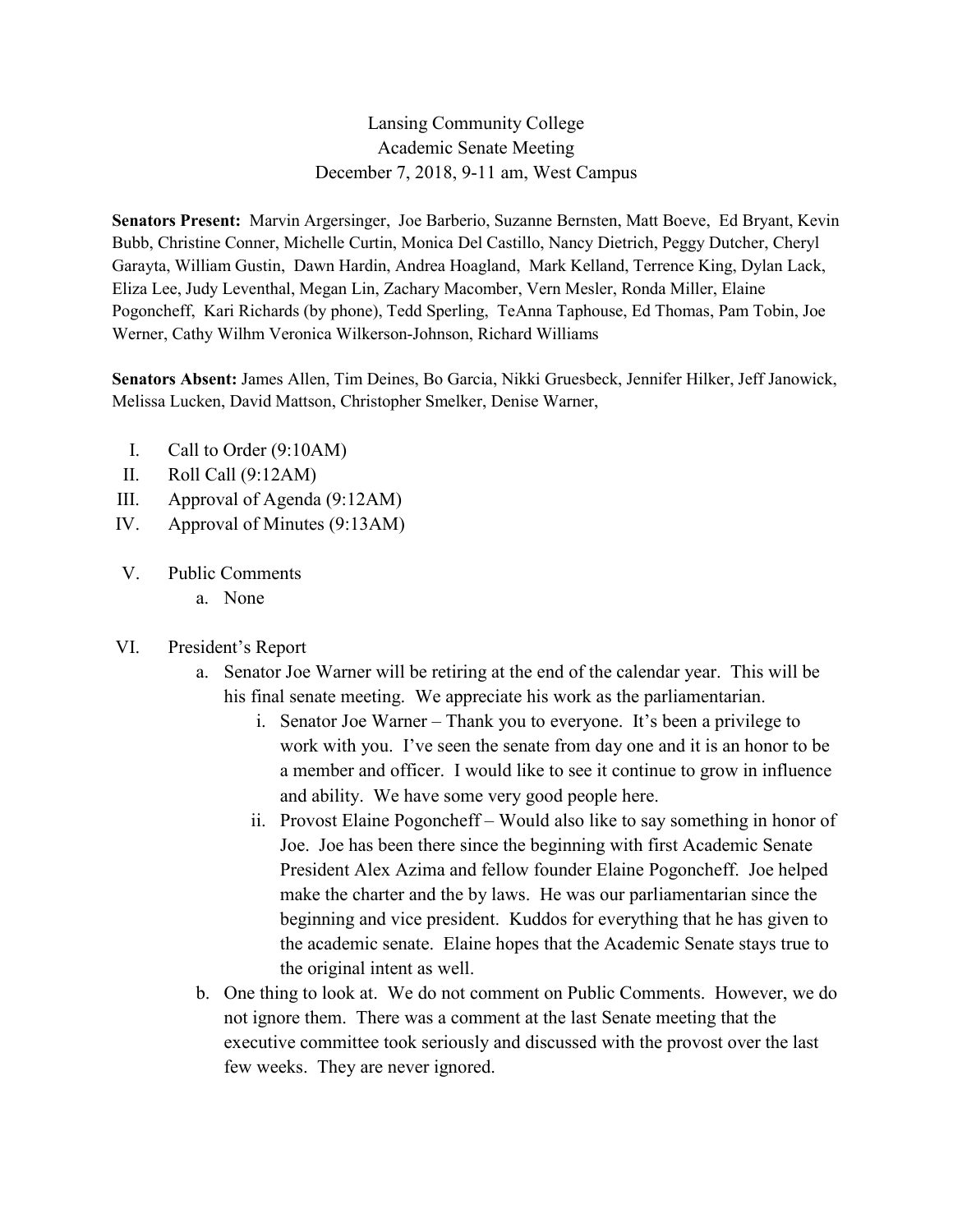## VII. Provost's Report

- a. Denise Warner addressed the senate with concerns about the Curriculum Committee and different things with ESOL. Just to assure all of you, CC has been doing its duty and following protocols. We have looked into the concerns into ESOL. There is a plan for level 1,2 3, to move over to CEWD since the students who take those levels are looking to learn enough English to get a job. There is a small percentage that go on to continue a college education. In order to remain an ethical institution in terms of the Department Of Education we will be moving those to CEWD. ESOL level 4 and 5, since we are looking at embedded academic support, they are to require co-enrollment into a college level course. There are meetings scheduled to address the concerns of the students.
- b. There will be a letter going out today. December PD days are Dec 19 and  $20<sup>th</sup>$ . Two days of work sessions devoted specifically to making courses accessible. Every full time faculty member is required to attend and required to work on the courses they teach. Courses should have already determined who is responsible for working on specific courses. Bring your StarCard. There will be a check in. There are 4 machines. Adjuncts to qualify for pay they must be assigned by dean and associate dean. If you are working on audio please bring your headphones. There will be computers on wheels but please bring your own laptop. We will have help available. Will start in the Gannon Commons. Programs will go to specific classrooms. Help will be available in the Gannon Commons. Lunch will be provided each day in the Gannon Commons. There will be a break area as well. Email will be going out to all faculty. Associate deans make sure you have listed who you have approved so the adjunct faculty get paid.
- c. Ronda Miller is the permanent Dean of Student Affairs.
- d. W-2 forms are coming soon. Make sure you have the correct address on your profile. You can get them electronically on banner.
- e. For new faculty, new faculty orientation is January  $8<sup>th</sup>$  and  $11<sup>th</sup>$ .
- f. If there is a colleague that has done a good job, don't forget about AppleGrams through CTE. Say thanks to somebody at the end of the year.
- VIII. Consent Agenda Action Item
	- a. Curriculum Committee Course Recommendations
	- b. Approved without objection
	- IX. CASL Report on Survey (Senator Michelle Curtin and Director of Assessment Karen Hicks)
		- a. Gen ed plan is going forward. As for responses from faculty, not a high response rate but we need to do some work on the document. The document is very detailed and lengthy. It is what we use for HLC accreditation. When faculty are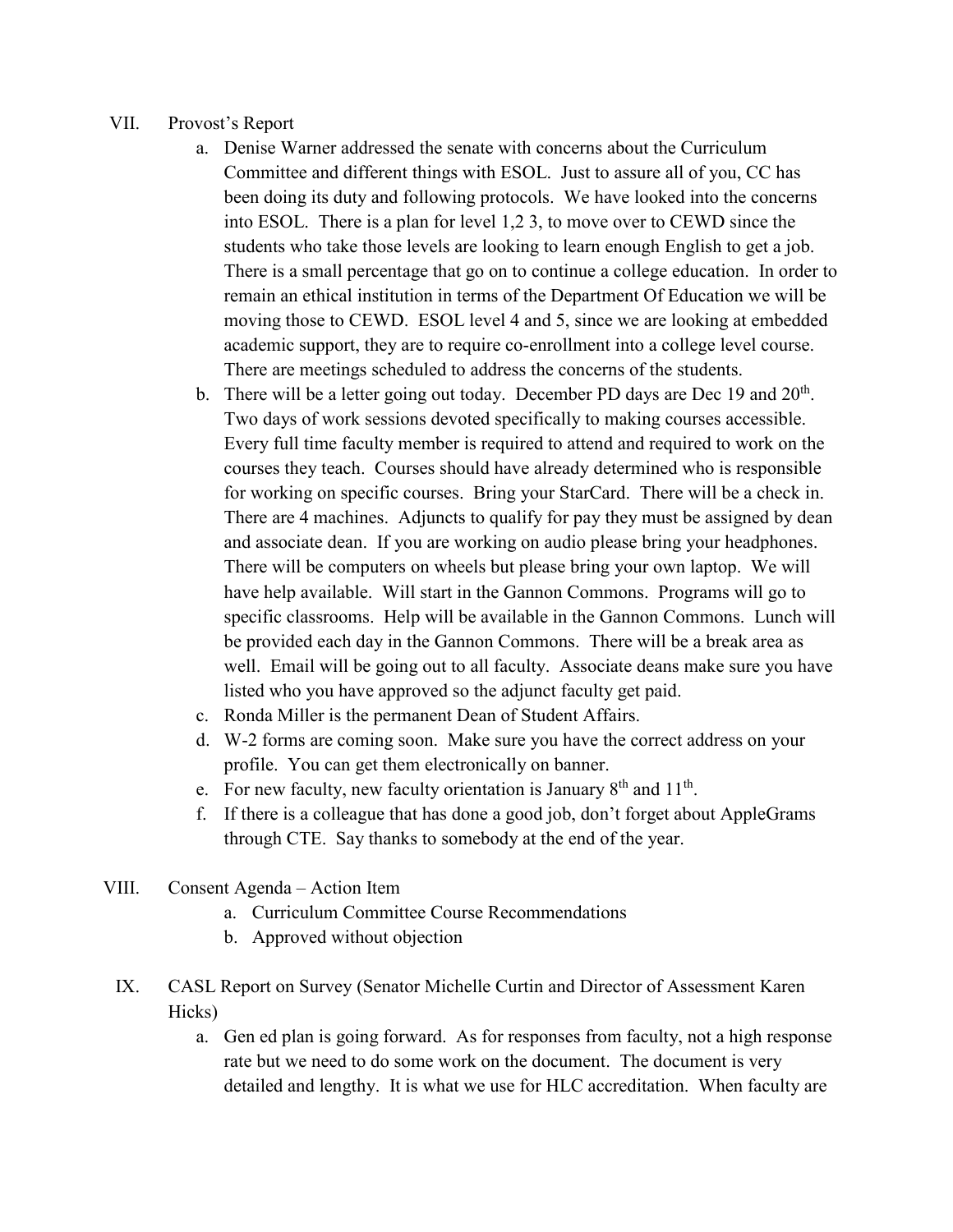doing actual assessment, it is too long. Phase two, we went to visit Social Sciences and Humanities faculty. After first round of feedback, would focus on the process. What does this mean as a faculty member? Did a workshop with scenarios. What are the decisions faculty will need to make, here are the results, here is how you report them. Then did another round of surveys. Asked the people who attended the workshop what they thought. They got good feedback. We have a well defined reference guide starting next spring. Social Sciences and Humanities Faculty will be receiving this next semester. We offered to come to department meetings to help walk through this. There will be some concurrent session at May Days. Expect to see us early in the Fall with a report and interpretation of the data. We are going to assign mentors to SSH for programs of study.

- X. Student Panel (Senator Monica Del Castillo)
	- a. Olera Brooks, Criminal Justice, enrolled 3 semester
	- b. Kenneth Monak, Aviation Tech, finishing  $4<sup>th</sup>$  semester
	- c. Steven Lynch, Manufacturing and Engineering, off and on 2012 was first year at west
	- d. Thomas Sims, Megatronics progam, third semester here
	- e. William Swoards , Electrical Technology, 3rd year

### **Please describe your best and worst experiences at LCC.**

- William Swoards The best experience is how I got here, became unemployed after a stroke. Was at main campus and there was nothing on map that said advising. A woman on a smoke break directed him to success coaches. Went through a program through Michigan works. First 2 semester were paid for. Worst experience is the Wifi and D2L. It slows everything out. Student Wifi is horrible.
- Thomas Best experience is the support received coming into the program. There were a number of companies coming to recruit. Support from instructors and staff to make sure resume was structured and had references. Felt confident in interviews and take steps forward. Worst experience, coming into this semester filled out FAFSA in February 2018, when came to sign up for classes in the summer and then got a call that there was a problem with FAFSA and it wasn't ready. Apparently, it was sent out that there was a FAFSA verification and it was sent to him and there was no email sent to him personally. Only sent to banner or D2L. Didn't know until right before the deadline, fortunately the staff worked with him to get it taken care of. Also, on West campus there is a lot of lab time. Instructors are working very hard though make sure we can get into the lab. A lot of labs take longer than the allotted time. It makes it hard to work on your schedule.
- Steven This semester and coming to West Campus is great. Parking is great. Coming to this campus versus main give me an opportunity to work hands on. It was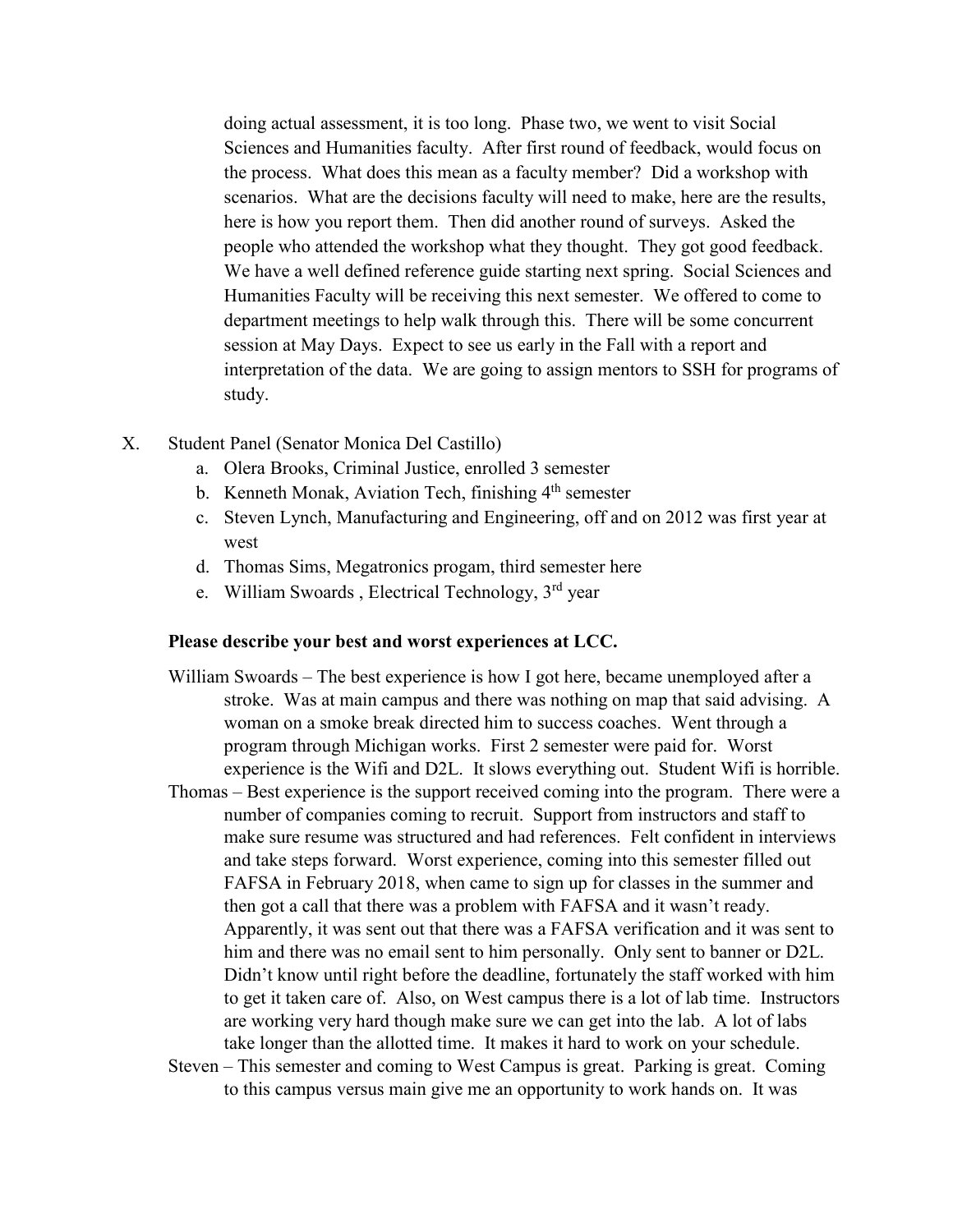helpful to come to west to see what careers I can look forward to. Working for GM and getting laid off, had been looking for a job for tech careers and couldn't find any jobs available. Worst experience was when I was looking for a course of education and finding courses for the tech field. A lot of the links on the website were broken and it became frustrating.

- Kenneth Worst experience, the first semester the hours are demanding for this program. Had 3 different jobs and had some days in car sleeping. Best experience was this semester. Had problems with FAFSA. Monica Del Castillo helped get scholarships and got most of college paid for through scholarships
- Olera Best experience is being directed on the right path. When you walk into the Gannon building they take you straight to the StarZone which has everything, scheduling, advising, etc. They also make sure you have your pathway. It is very appreciated because as a nontraditional student I didn't understand even enrolling and getting started. Worst experience was with financial aid, did not pass math and had to pay for financial aid because had to pay out of pocket. Was directed to success coach who was very encouraging and try to do an appeal. Feeling good and more confident. Nontraditional students who are not in a field who need math, it is a hindrance for us and a big fee.

## **What LCC resources have you used (i.e. student success coaches, tutors, counselors, advisors, librarians, etc.)?**

- Olera Success coaches, Academic Advisors, professors, StarZone, etc. All have been very helpful. Advisor helped with my path, StarZone helps with schedule. I was taking classes all over the place and wasting money and advisors help me get focused. Got help getting into volunteer work. Professor directed her to Michigan Works. Career and employment services helped get resume in order and revise and attack it. Library is very helpful with doing resource reports and they are very patient. The writing lab was helpful to structure essay and how to format essays. Used the Math tutoring lab.
- Kenneth Financial aid people helped as much as could when resubmitted FAFSA. Counselor Monica Del Castillo really helped get things together financially and getting scholarships. Program Advisor Mike helped introduce to Michigan works and scheduling. Made it a lot easier as a student to just focus on classes. Do plan on using the success coach.
- Steven Used the VA quite a bit. Used the Academic Advisors. Used the library and writing lab have been helpful for writing classes and English classes.
- Thomas Haven't used specific resources because resources are all around. Instructors are very helpful. Can walk into the tech careers office and will get something sorted out. Same with student services. Before started, was able to come in and try to figure out what to do in the tech careers office. One thing that has been really positive was able to be a student employee as well. Most people on West campus are problem solvers.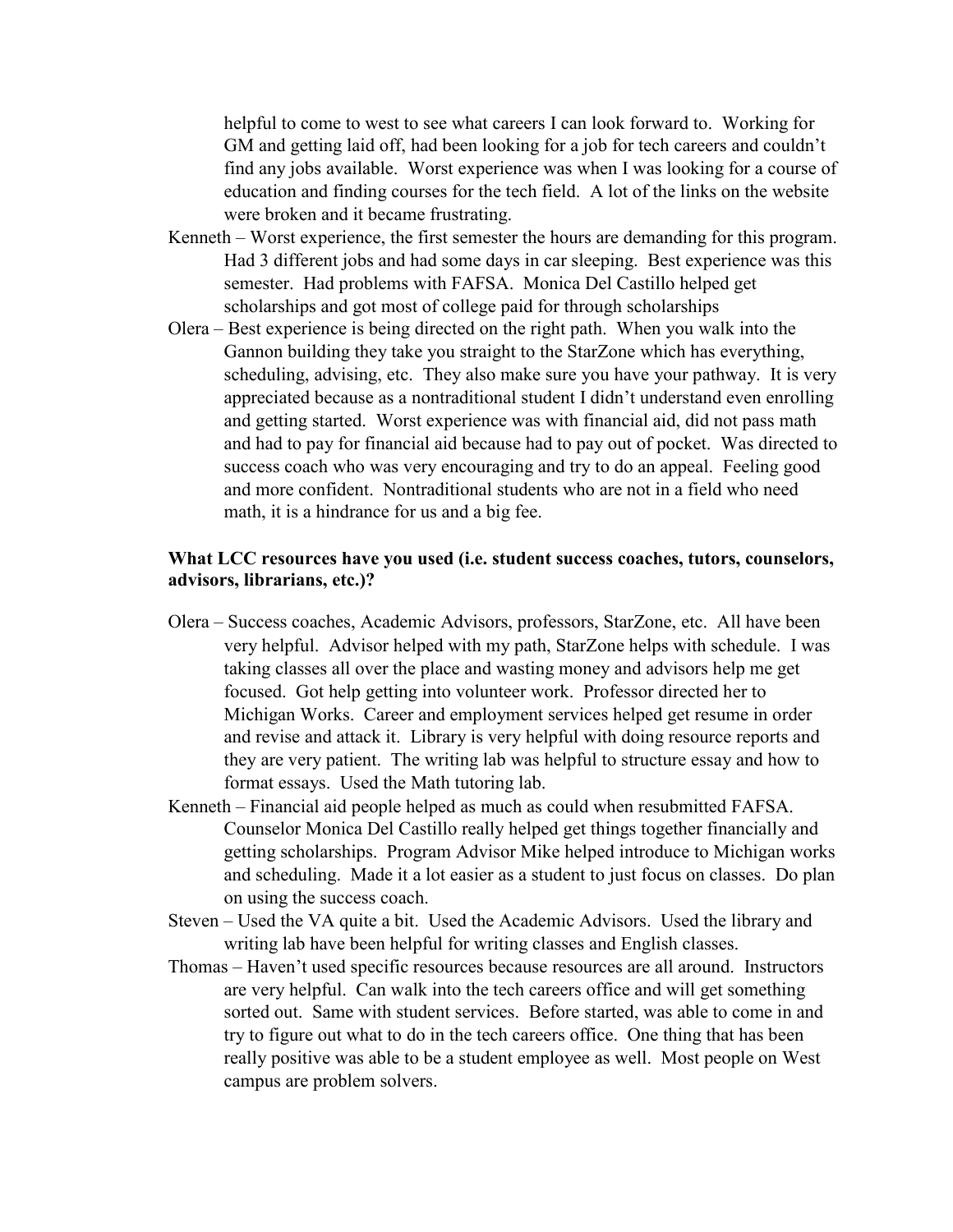William – Got introduced to a lot of resources because I was student here. StarZone people helped, especially with nontraditional students. Everybody on West campus is fantastic. It doesn't have to be formal. All textbooks are available in the Learning Commons to do your work in between classes. The StarZone is phenomenal. They are very well versed. You can check out laptops and calculators. These are huge benefits. The instructors are unbelievable. They will take time after class and after school hours.

### **How did you become aware of college resources?**

- William Asked a lot of questions and not afraid to talk to people. In a round about way can find answers. Self advocate. Pass on information with others. In a matter of two weeks, was registered, had funding, a note from Michigan works. Was ordering textbooks right before classes. Just ask and it's there. The library keeps coming through, the electrical lab keeps coming through. There are postings on banners and around campus.
- Thomas When came, wasn't aware of resources. Most resources came from word of mouth. Instructors or fellow students. Didn't know a lot. The way of communicating has been successful. There probably has to be a better way then word of mouth
- Steven I have found online a lot of sources. LCC actually sells their own books (did not know). Most of the time when find something it is usually online.
- Kenneth Program has a separate facility in Mason. Our advisor gave us books, when to registered, what classes to take. Everything was handed to us. Have a success coach come out every week. Counselors got introduced this year. Monica and everyone helped get through a rough semester. As soon as people ask for help, they have many resources available. They try to reach out their hand for you.
- Olera The LCC website. D2L and Banner, if you log into your website they have information. The StarZone can answer any question you have.

Senator Monica Del Castillo – Who did orientation?

All- online

Senator Monica Del Castillo – was there information about the resources in the orientation?

Thomas – It was a long time ago and there were things but don't remember.

Senator Eliza Lee – Would a follow up of information a few weeks after be better? Thomas– Yes, once start and things have died down it would be better.

## **What would you recommend to improve LCC resources?**

Kenneth –If I could email an Success Coach a question I have. Be more accessible without being face to face. Would be more apt to do an email session than face to face. For this program, have to go to Main or West campus which is hard. More communication over email.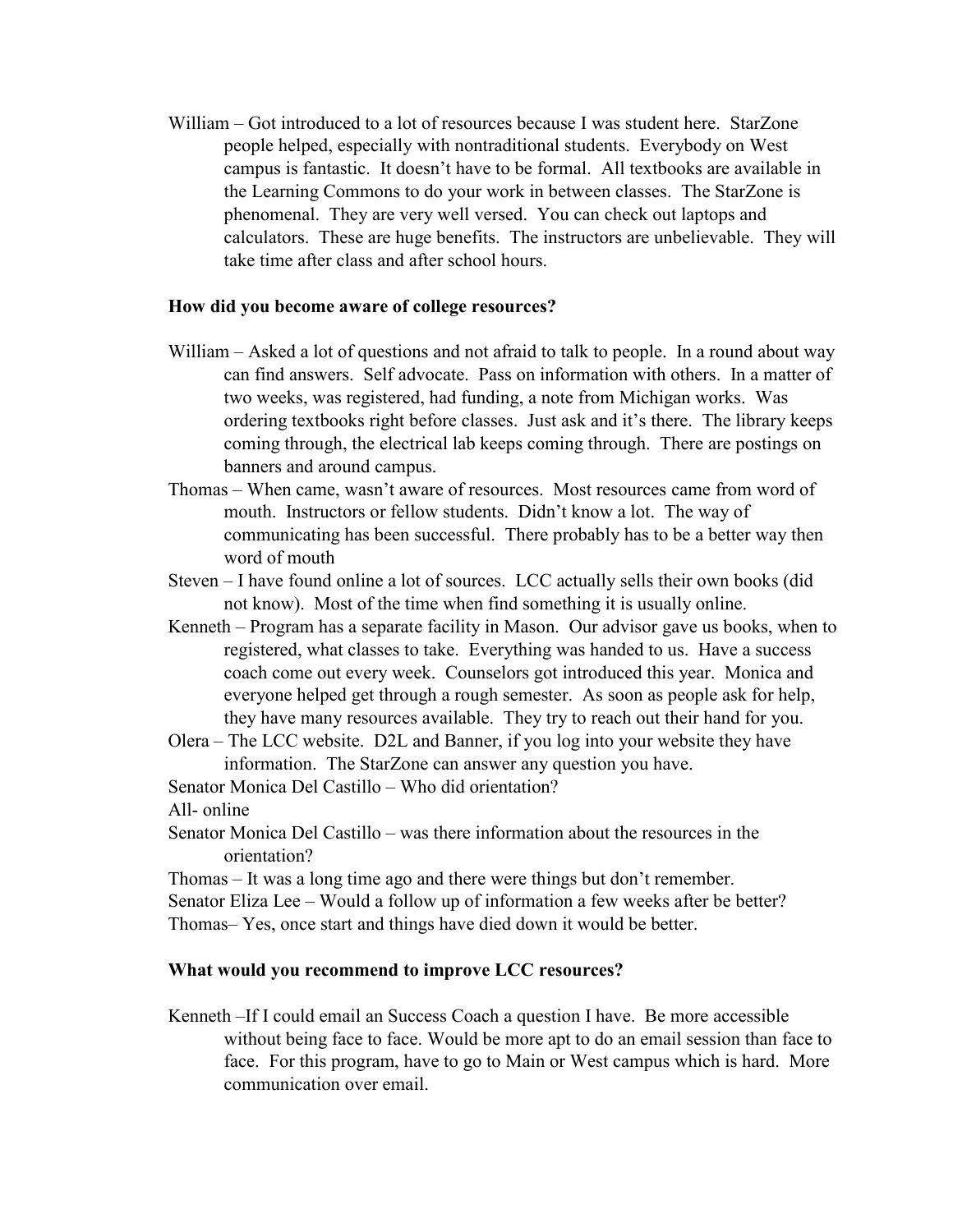- Steven The website is frustrating to navigate. Puts you off wanting to search for things. Clean up broken links.
- Thomas Support as far as open lab time to students, especially on West campus. Make sure students have support to do that. As a student employee, trying to help students where to look over degree programs and pathways on the website. There are too many steps. It is not very accessible.
- William It has to be more straightforward. Why does it need to open a new window every single time? The lack of a strong internet, even if you do use the e-book, if you walk from one classroom to the next you lose your book. Tried calling a success coach. Do they have school issued phones that don't get service (see them running outside)
- Senator Tedd Sperling Brought upt the website and the ease of website. Would you consider something as simple as a help button on the front page ? Have you used the search button?
- Steve Yes that would be much less frustration
- Thomas If someone has time to explore the website they are going to find it. I like to see the option quickly. It wasn't very clear. It was not particularly helpful to use the search option as well.
- Senator Mark Kelland Should front page just be a search?
- Steve Yes that is how I find things on the website. That's how I found my classes.
- Senator Monica Del Castillo Follow up question. Sometimes have problems with timely resources on West Campus. Can you speak to this?
- Kenneth Have 32 credit hours, required to be in class because of FAA. Timely resources things is important. Having the resources there for the right time and right program. If it was also more approachable it was be better for students.
- Thomas MW get in at 8am and leave 8PM. There is little time to be able to look into things. Have to schedule something.
- Trustee Samantha Wilber If there was a live chat to the success coaches would tjhat be a good option?
- Kenneth If there was a way to quickly access them that would be helpful.
- William Seen at StarZone, it would be nice if we had a way to contact success coaches, advisors, etc all at once that would be fantastic.
- Senator Ed Bryant How many of you are expecting to having the same field of career for next 40 years?
- Thomas I could foresee that.
- Kenneth After this, want a higher education or masters.
- Senator Ed Bryant Do you feel you have the foundation educational skills to be life long learnings. Have you gotten the math, writing, and composition skills to do other things?
- Kenneth At least from aviation program, the instructors do a great job. They compare us to the large universities. They set me up to be in the field I want to be in. I'll be able to use all the resources I have here to be successful.
- William I have no idea where I'm going but I know the education I'm getting here is going to advance me further in life. It is building a huge foundation that I never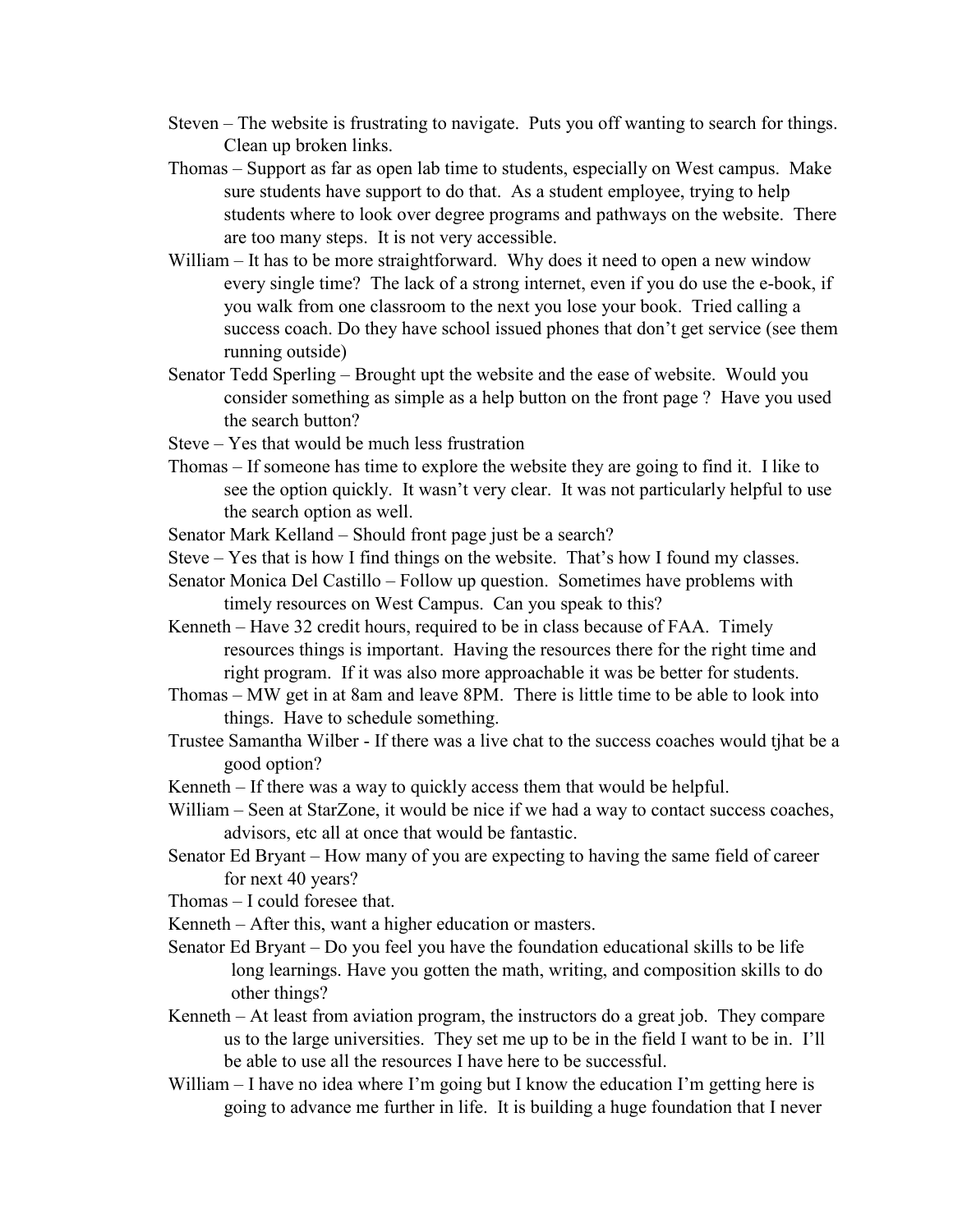had in 4 years as Western Michigan University. The instruction is phenomenal. Its opening broad horizons where now I'm looking farther ahead.

- Olera This is like a second career. I don't know how many years I'll be in the field but feel directed and broadened. I always speak highly about LCC. They have everything ready for you to walk. It is a pathway, and everything is set out for you. They send you exactly where you need to go. They don't put you in classes that you don't need. It's a smooth ride. And I'm loving the ride.
- Thomas Technology is always going to be changing. Engineers are constantly learning. West campus is constantly trying to change and develop. Did an internship at GM over the summer and felt incredibly capable. Many engineering students didn't have the practical application that I had. Planning to do a 3+1 with Ferris. Identifying schools and pathway to a new school hasn't been great but connecting the dots to higher education is still needed development.
- Steven Wasn't sure how far could take a program. Once I was introduced to the pathway, I was confident I would have what I need for the long term.

#### **What has been your most difficult barrier at LCC?**

- Olera Challenge is math. Everybody is right here for you, with the right answers and direction. Going to take it again and going to conquer it.
- Kenneth Financial Aid. It is a high cost degree program. Didn't have enough money. But with the help of counselors was able to find financial aid.
- Steven Haven't had too much trouble thanks to the VA and resources. Recently teachers are helping with obstacles.
- Thomas A lot of obstacle removing has been done which is a great experience. Pretty practical person, most of the classes are practically oriented and stress practice. Found that some of the gen eds are set up to people who are going to be taking more courses within that (communications, or psych, or writing). Not set up for someone who is thinking about "I'm going to be in a job next year." Hard to stay focused if don't see the end goal in the course. Connecting the non-technical class with the technical classes.
- William Financial also. When Michigan Works funding ran out, and doing FAFSA. Divorced, twins, paying child support. Application for student employment has been sitting for over a year. Making it possible for people to work while they are going to school would be wonderful. Making it more available. Here almost as much as my instructors.
- Executive VP Lisa Webb Sharpe Difficulty of knowing about resources. What are the best ways for us to communicate all the time?

Olera – Email works for me, text works for me.

- Senator Mark Kelland Does it bother you if you get email, text, and D2L?
- Thomas Never too much information. D2L list of requirements from instructor that includes links to all the LCC resources.
- Kenneth Send questions to success coaches. FAQ from success coaches. Text would be a good idea. Simple with a number to reach.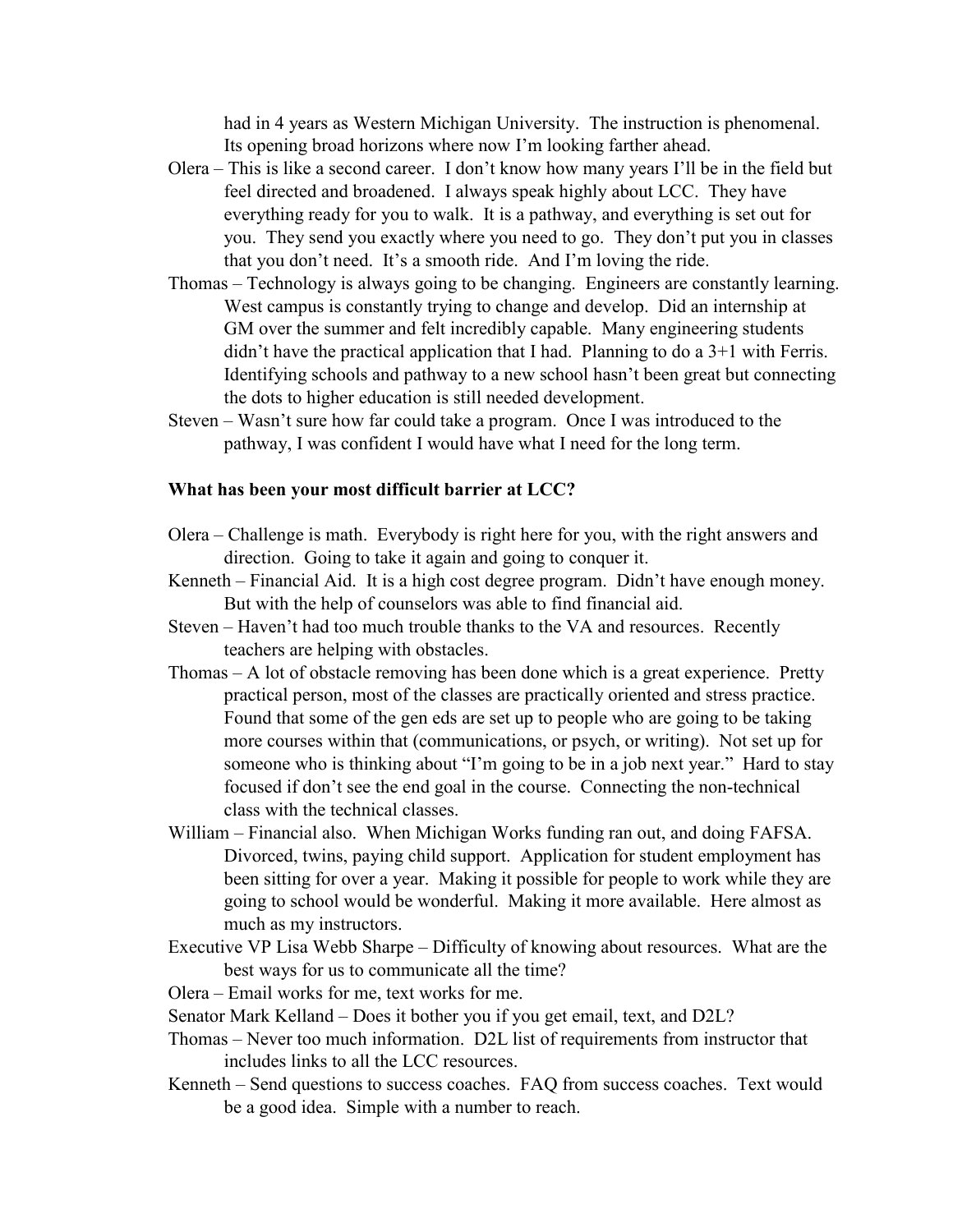- William Text, email and D2L please continue. In class, don't get text or email on West Campus.
- Senator Monica Del Castillo Would sending a question to a general pool of people who can connect you to the appropriate resource be helpful? Send a question to the pool and they can direct you to advisors or adult resource center.
- William Yes absolutely. If we could shoot our questions and then they can direct us that would be very helpful.
- Olera I have one go to success coach and one go to advisor. After that I go to the resource center but I'm on main campus.
- Thomas When I was trying to figure all this stuff out, I have the program improvement manager to help me. If there was someone online that could help that would be a lot faster.
- Senator Dawn Hardin– You mentioned one of the challenges is the gen eds. Would a class such as a tech writing be helpful instead of writing 121.
- Thomas I took tech writing after the gen writing and it was much more helpful and practical. Instructor approached it knowing what your audience is. Started the class knowing what degrees each student wanted. If I could see that in more class, that would definitely be the right approach. Incorporating and stressing to use something in your field.

## **Final Thoughts**

- Kenneth Love my program. Resources I have are incredible beneficial. Can improve communication. Not so many steps to get to the student. Make it accessible to students. Live in the age of the text. The quicker I can get to a resource the better.
- Steven When I was on Main Campus, never knew West campus existed and that these classes are here. Need to get the word out.
- Thomas The soft skills are always stressed. People are working in teams, and using the resources. Doesn't matter your field, these skills will be used no matter what. More people who are trying to connect the job to the class. Making it real.
- William Agree with Thomas. Making it real. Our instructors make us do a capstone where you're forced to work with a group you don't choose. You have to make that project work like in real life. We're all students, cafeteria prices are way too high. If it wasn't for gas prices, you'd see more people leave campus for food.
- XI. Motion to adjourn
	- a. Senator Zach Macomber motions.
	- b. Senator Peggy Dutcher seconds.
	- c. Adjourn (10:59AM)